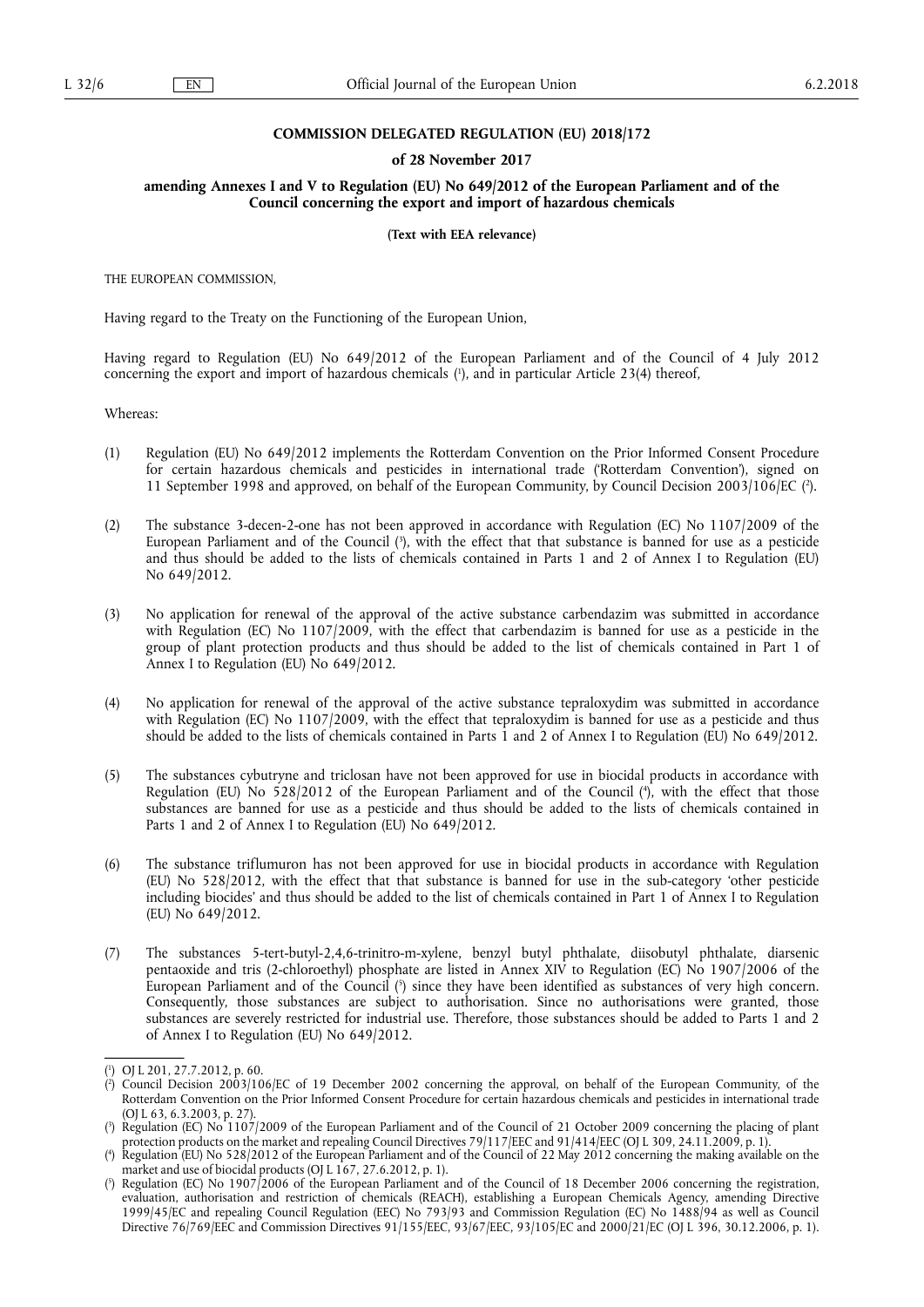- (8) At its seventh meeting held from 4 to 15 May 2015, the Conference of the Parties to the Rotterdam Convention decided to include methamidophos in Annex III to that Convention, with the effect that that chemical became subject to the prior informed consent procedure under that Convention. The Conference of the Parties also decided to delete the existing entry in Annex III for 'methamidophos (soluble liquid formulations of the substance that exceed 600 g active ingredient/l)'. Those changes should thus be reflected in the lists of chemicals contained in Parts 1 and 3 of Annex I to Regulation (EU) No 649/2012.
- (9) At its seventh meeting held from 4 to 15 May 2015, the Conference of the Parties to the Stockholm Convention on Persistent Organic Pollutants ('Stockholm Convention'), which was approved by Council Decision 2006/507/EC ( 1 ), decided to include the substances hexachlorobutadiene and polychlorinated naphthalenes in Annex A to that Convention. Those substances are listed in Part B of Annex I to Regulation (EC) No 850/2004 of the European Parliament and of the Council ( 2 ) and thus should be added to Part 1 of Annex V to Regulation (EU) No 649/2012 in order to implement the Stockholm Convention.
- (10) By Commission Regulation (EU) 2016/293 ( 3 ), the chemical hexabromocyclododecane (HBCDD) was added to Part A of Annex I to Regulation (EC) No 850/2004 following the decision taken at the sixth meeting of the Conference of the Parties to the Stockholm Convention, held from 28 April to 10 May 2013, to list that chemical in Part 1 of Annex A to that Convention. Consequently, that chemical should be added to Part 1 of Annex V to Regulation (EU) No 649/2012.
- (11) The Stockholm Convention allows recycling of articles that contain or may contain tetra- and pentabromodiphenyl ether or hexa- and heptabromodiphenyl ether, and the use and final disposal of articles manufactured from recycled materials that contain those substances provided that steps are taken to prevent exports of such articles that contain levels or concentrations of those substances exceeding those permitted for the sale, use, import or manufacture of those articles within the territory of the respective Party. In order to implement that obligation in the Union, articles containing concentrations of those substances at or above 0,1 % by weight when produced partially or fully from recycled materials or materials from waste prepared for re-use should be prohibited for export by adding them to Part 1 of Annex V to Regulation (EU) No 649/2012.
- (12) Regulation (EU) No 649/2012 should therefore be amended accordingly.
- (13) It is appropriate to provide for a reasonable period of time for all interested parties to take the measures necessary to comply with this Regulation and for Member States to take the measures necessary for its implementation,

HAS ADOPTED THIS REGULATION:

*Article 1* 

Regulation (EU) No 649/2012 is amended as follows:

- (1) Annex I is amended in accordance with Annex I to this Regulation;
- (2) Annex V is amended in accordance with Annex II to this Regulation.

#### *Article 2*

This Regulation shall enter into force on the twentieth day following that of its publication in the *Official Journal of the European Union*.

It shall apply from 1 April 2018.

<sup>(</sup> 1 ) Council Decision 2006/507/EC of 14 October 2004 concerning the conclusion, on behalf of the European Community, of the Stockholm Convention on Persistent Organic Pollutants (OJ L 209, 31.7.2006, p. 1).

<sup>(</sup> 2 ) Regulation (EC) No 850/2004 of the European Parliament and of the Council of 29 April 2004 on persistent organic pollutants and amending Directive 79/117/EEC (OJ L 158, 30.4.2004, p. 7).

<sup>(</sup> 3 ) Commission Regulation (EU) 2016/293 of 1 March 2016 amending Regulation (EC) No 850/2004 of the European Parliament and of the Council on persistent organic pollutants as regards Annex I (OJ L 55, 2.3.2016, p. 4).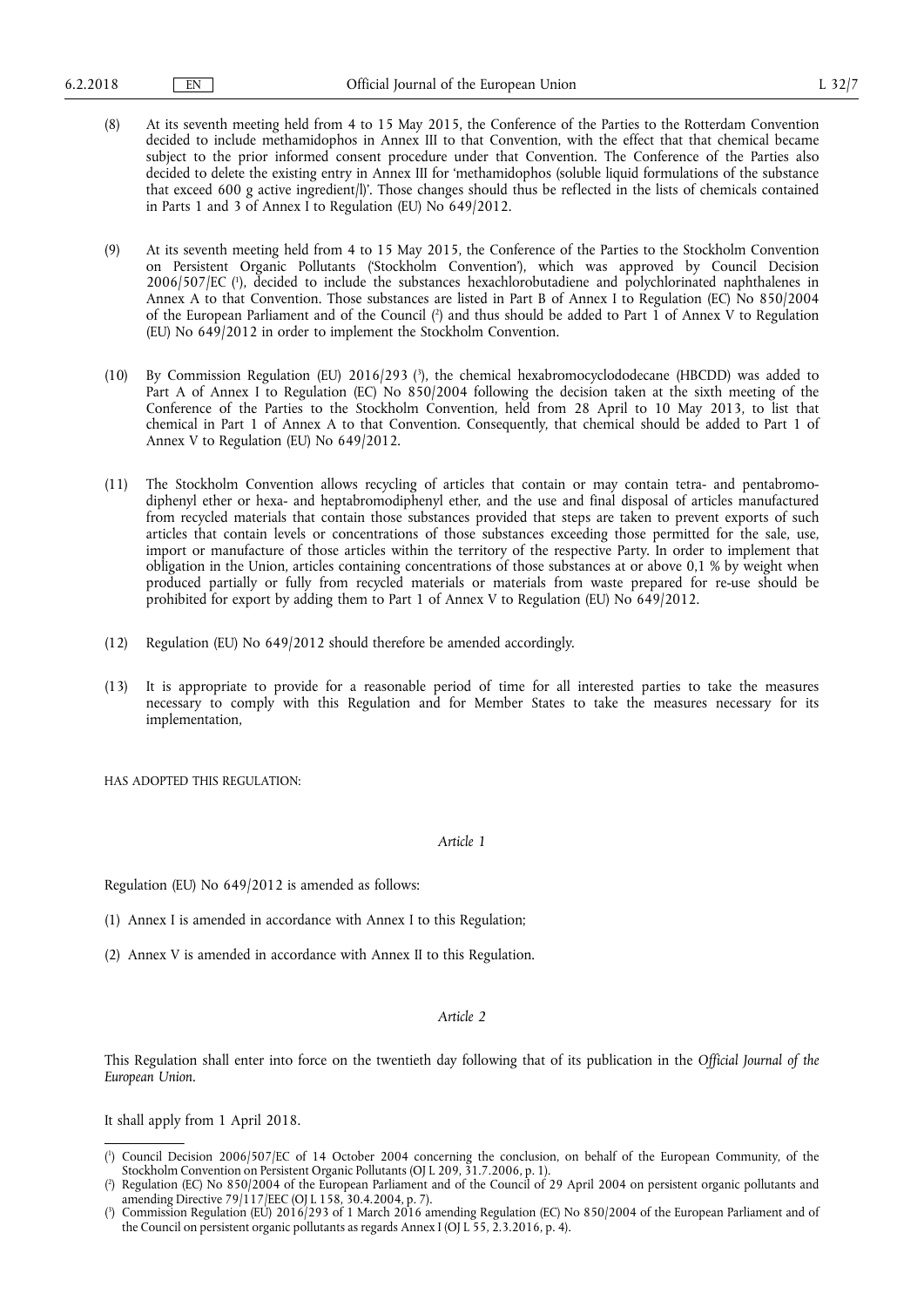This Regulation shall be binding in its entirety and directly applicable in all Member States.

Done at Brussels, 28 November 2017.

*For the Commission The President*  Jean-Claude JUNCKER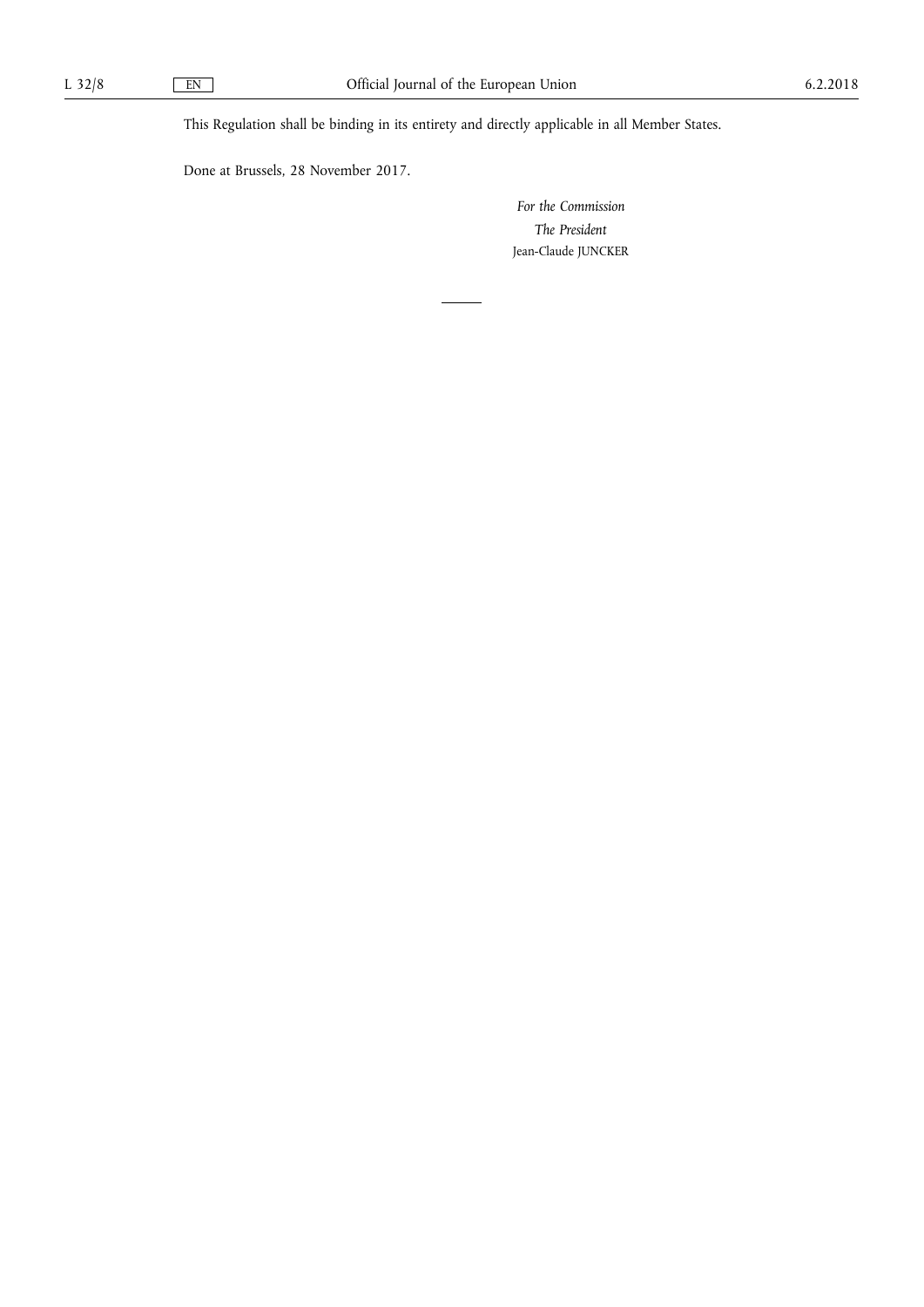### *ANNEX I*

Annex I to Regulation (EU) No 649/2012 is amended as follows:

(1) Part 1 is amended as follows:

(a) the entry for methamidophos is replaced by the following entry:

| Chemical           | CAS No     | Einecs No | $CN code$ (***) | Sub-<br>category (*) | Use<br>limitation $(**)$ | Countries for<br>which no<br>notification is<br>required |
|--------------------|------------|-----------|-----------------|----------------------|--------------------------|----------------------------------------------------------|
| 'Methamidophos (#) | 10265-92-6 | 233-606-0 | ex 2930 80 00   | p(1)                 | $\mathbf{b}$ :           |                                                          |

(b) the entry for methamidophos (soluble liquid formulations of the substance that exceed 600 g active ingredient/l) is deleted;

(c) the following entries are added:

| Chemical                                 | CAS No        | Einecs No       | $CN code$ (***) | Sub-<br>category (*) | Use<br>limitation $(**)$ | Countries for<br>which no<br>notification is<br>required |
|------------------------------------------|---------------|-----------------|-----------------|----------------------|--------------------------|----------------------------------------------------------|
| '3-decen-2-one $(*)$                     | 10519-33-2    | 234-059-0       | ex 2914 19 90   | p(1)                 | $\mathbf b$              |                                                          |
| 5-tert-butyl-2,4,6-trinitro-m-xylene (*) | $81 - 15 - 2$ | $201 - 329 - 4$ | ex 2904 20 00   | $i(1) - i(2)$        | sr                       |                                                          |
| Benzyl butyl phthalate (*)               | $85-68-7$     | $201 - 622 - 7$ | ex 2917 34 00   | $i(1) - i(2)$        | sr                       |                                                          |
| Carbendazim                              | 10605-21-7    | 234-232-0       | ex 2933 99 80   | p(1)                 | b                        |                                                          |
| Cybutryne (*)                            | 28159-98-0    | 248-872-3       | ex 2933 69 80   | p(2)                 | b                        |                                                          |
| Diisobutyl phthalate (*)                 | $84 - 69 - 5$ | $201 - 553 - 2$ | ex 2917 34 00   | $i(1) - i(2)$        | sr                       |                                                          |
| Diarsenic pentaoxide (+)                 | 1303-28-2     | 215-116-9       | ex 2811 29 90   | $i(1) - i(2)$        | sr                       |                                                          |
| Tepraloxydim (*)                         | 149979-41-9   | n.a.            | ex 2932 99 00   | p(1)                 | b                        |                                                          |
| Triclosan (+)                            | 3380-34-5     | 222-182-2       | ex 2909 50 00   | p(2)                 | b                        |                                                          |
| Triflumuron                              | 64628-44-0    | 264-980-3       | ex 2924 21 00   | p(2)                 | $\mathbf b$              |                                                          |
| Tris (2-chloroethyl) phosphate (*)       | 115-96-8      | 204-118-5       | ex 2919 90 00   | $i(1) - i(2)$        | sr                       |                                                          |

(2) Part 2 is amended as follows:

- (a) the entry for methamidophos is deleted;
- (b) the following entries are added:

| Chemical                             | CAS No        | Einecs No       | $CN code$ (***) | Category $(*)$ | Use limitation $(**)$ |
|--------------------------------------|---------------|-----------------|-----------------|----------------|-----------------------|
| '3-decen-2-one                       | 10519-33-2    | 234-059-0       | ex 2914 19 90   |                |                       |
| 5-tert-butyl-2,4,6-trinitro-m-xylene | $81 - 15 - 2$ | $201 - 329 - 4$ | ex 2904 20 00   |                | sr                    |
| Benzyl butyl phthalate               | $85 - 68 - 7$ | $201 - 622 - 7$ | ex 2917 34 00   |                | sr                    |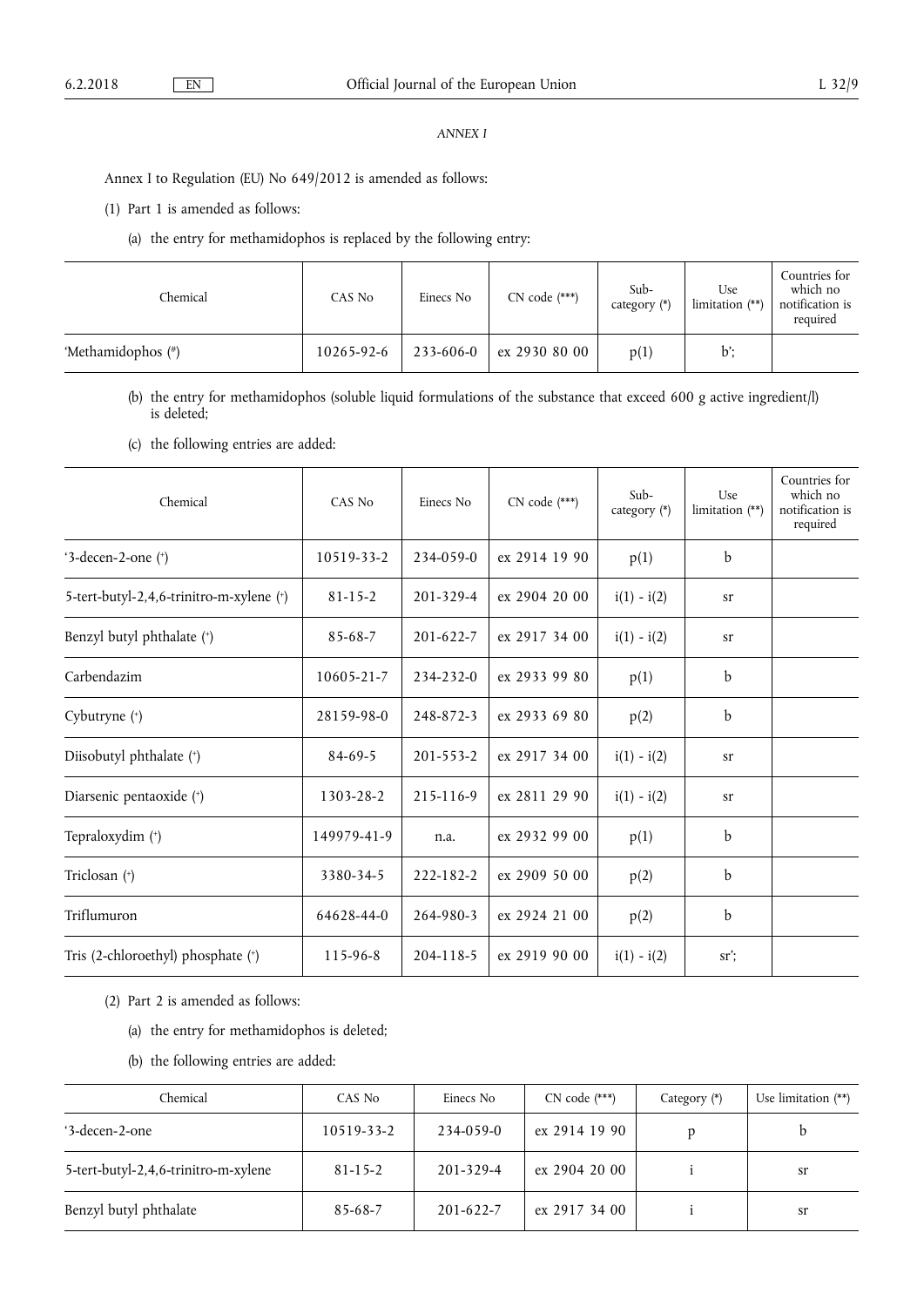| Chemical                       | CAS No         | Einecs No       | $CN code$ (***) | Category $(*)$ | Use limitation $(**)$ |
|--------------------------------|----------------|-----------------|-----------------|----------------|-----------------------|
| Cybutryne                      | 28159-98-0     | 248-872-3       | ex 2933 69 80   | D              | b                     |
| Diisobutyl phthalate           | $84-69-5$      | $201 - 553 - 2$ | ex 2917 34 00   |                | sr                    |
| Diarsenic pentaoxide           | 1303-28-2      | 215-116-9       | ex 2811 29 90   |                | sr                    |
| Tepraloxydim                   | 149979-41-9    | n.a.            | ex 2932 99 00   |                | h                     |
| Triclosan                      | 3380-34-5      | 222-182-2       | $ex$ 2909 50 00 |                | h                     |
| Tris (2-chloroethyl) phosphate | $115 - 96 - 8$ | 204-118-5       | $ex$ 2919 90 00 |                | $sr$ :                |

(3) Part 3 is amended as follows:

(a) the following entry is added:

| Chemical       | Relevant CAS<br>number(s) | HS code<br>Pure substance (**) | HS code<br>Mixtures containing<br>substance $(**)$ | Category    |
|----------------|---------------------------|--------------------------------|----------------------------------------------------|-------------|
| 'Methamidophos | 10265-92-6                | ex 2930.80                     | ex 3808.59                                         | Pesticide': |

(b) the entry for methamidophos (soluble liquid formulations of the substance that exceed 600 g active ingredient/l) is deleted.